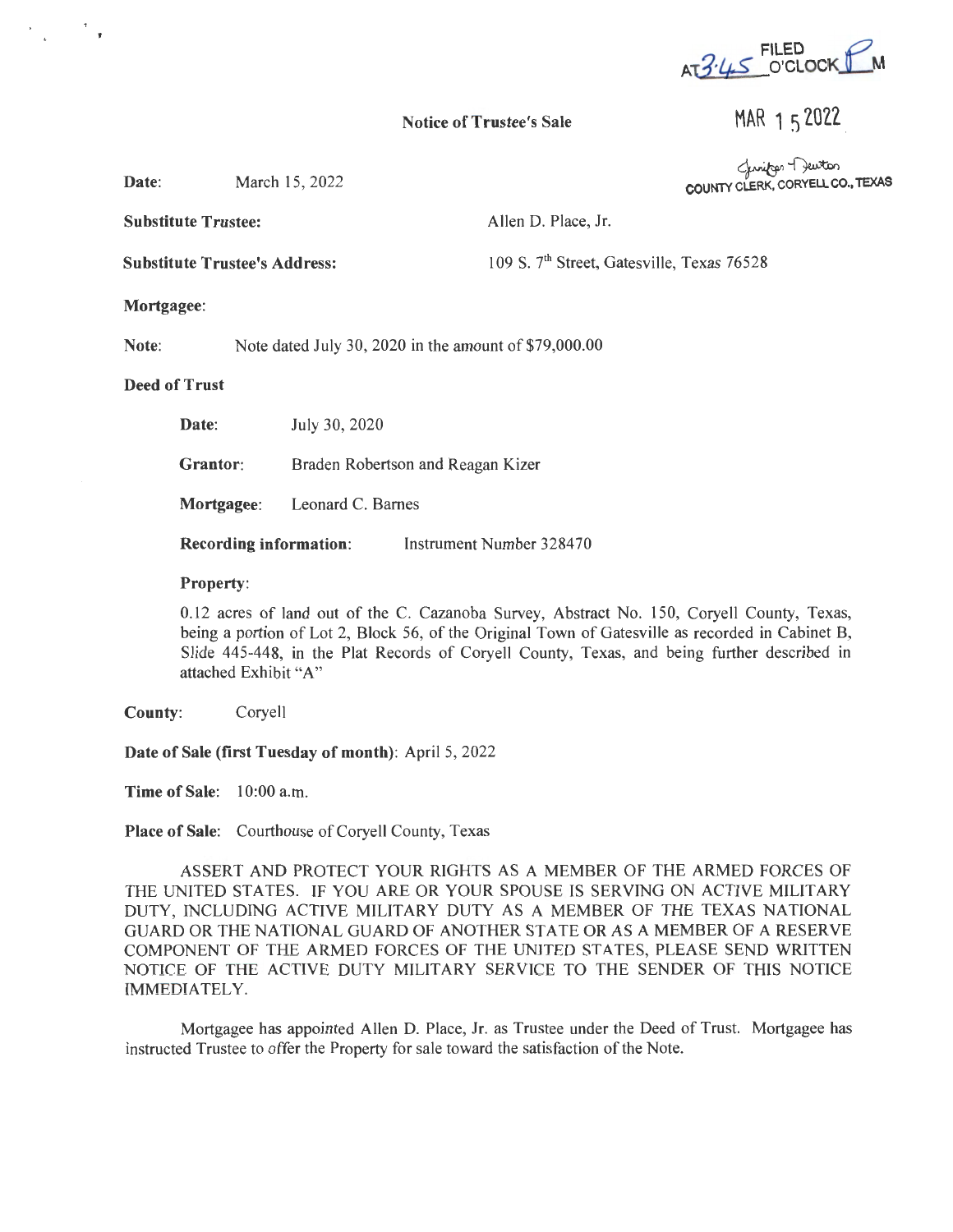Notice is given that on the Date of Sale, Trustee will offer the Property for sale at public auction at the Place of Sale, to the highest bidder for cash, "AS IS". The sale will begin at the Time of Sale or not later than three hours thereafter.

 $\epsilon_{\rm{max}}$ 

 $\overline{\phantom{a}}$  .

1. Thurp.

Allen D. Place, Jr. 109 S.  $7<sup>th</sup>$  Street Gatesville, Texas 76528